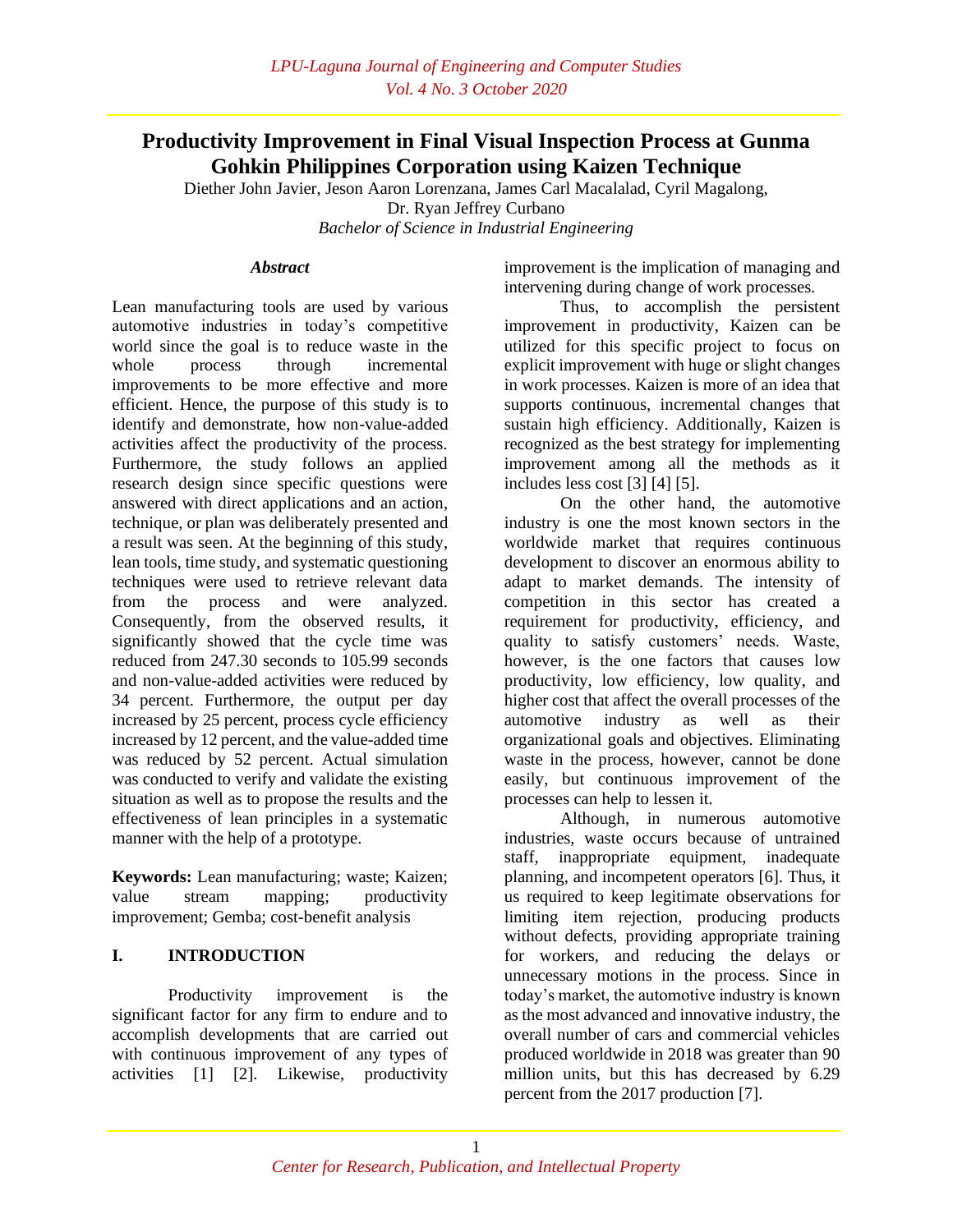The main purpose of this study is to identify and reduce non-value-added activities that cause long process time, fatigue, and low productivity among inspectors. Furthermore, to demonstrate how non-value-added activities affect productivity in the final visual inspection process.

# **Conceptual Framework**



Figure 1. Conceptual Framework

Figure 1 shows the sequential process of how the researchers produced the study. The input was to determine current production process, cycle time, and non- value-added activities. The procedure incorporates collecting and gathering data by time study, common concern in the data was about non-value-added activities in current work procedure of inspectors. Through familiarization of the process and interviewing the team leader, however, researchers identified the type of non-valueadded activities that occur in the process. Last, the output was to reduce non-value-added activities of inspectors through an innovated trolley equipment for product manual handling, standardized silica gel reservoir, and work procedure.

# **Objectives of the Study**

The main purpose of this study was to identify and reduce non-value-added activities that cause long process time, fatigue, and low productivity of inspectors. Furthermore, to demonstrate how non-value-added activities affect the productivity in the final visual inspection process. Specifically, the study sought to determine the current production process and

cycle time of each process; define the current work procedure of inspectors and illustrate the workplace layout in the final visual inspection process; identify the root cause of non-valueadded activities of inspectors in the final visual inspection process; develop a prototype and reduce non-value-added activities of inspectors in the final visual inspection process; analyze data of before and after the improvement in the final visual inspection process; and assess the cost benefit analysis of the proposed prototype and task procedure.

# **II. METHODOLOGY**

An applied research method was used in which an action, technique, or plan was deliberately presented, and results were as seen. Also, where a specific question was answered with direct applications. This research used different tools to identify the cause of the problem. These were used as conclusive information that helped in answering the objectives and problems of the study. Thus, to make it easy to understand, here are the following tools: (1) Value Stream Mapping, (2) Pareto Analysis, (3) Decision Tree Diagram, (4) Flow Process Chart, (5) Gemba.

However, to support the validity of the data gathered by every process, the researchers followed these steps: (1) select product family, (2) form a team, (3) analyze customer demand, (4) map the process, material, and information flow, (5) calculation of total productive time.

The gathered data by the researchers were analyzed through the formula and statistical method. These were used for the analysis and interpretation of the data. The following formula and statistical method used were: (1) Paired t-Test. A statistical method that is used to find out whether there is a significant difference between two variables for the same subject. (2) Normal Time. The amount of time that a worker produces a certain product at a normal pace. (3) Standard Time. The amount time that should be the average time a worker should produce one unit. (4) Takt Time. The process duration required to manage the pace of a customer request. (5) Productivity. The efficient use of resources, labor, capital, land, materials, energy, information, in the production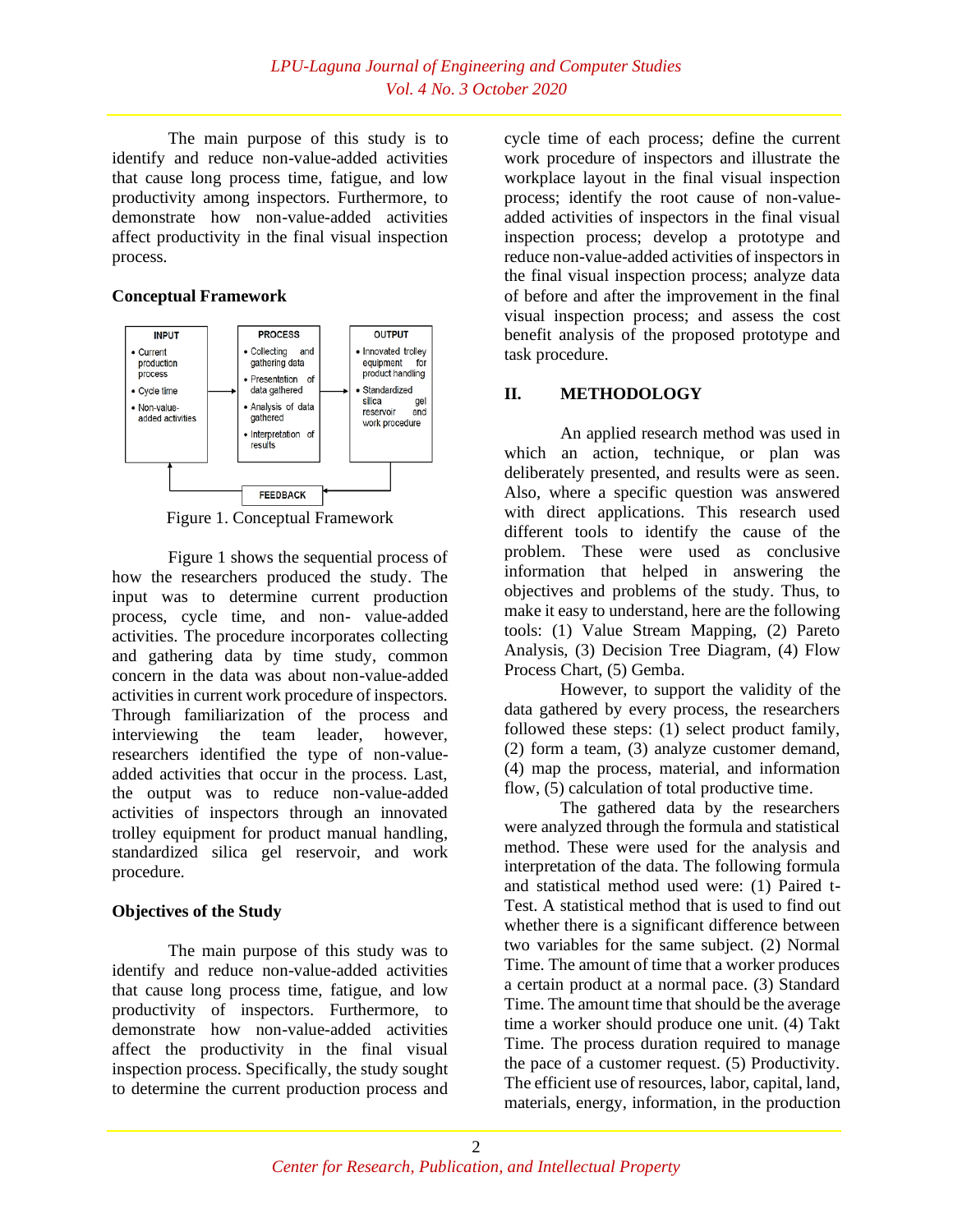of various goods and services. Higher productivity means accomplishing more with the same number of resources or achieving higher output in terms of volume and quality from the same input. (6) Process Cycle Efficiency. A metric commonly used by those following lean and/or Six Sigma principals and prioritizing improvement opportunities in a process by reducing non-value-added activities.

### **III. RESULTS AND DISCUSSIONS**

### **Current Production Process using Gemba and Value Stream Map**

The study started by walking and heading out to the floor, to able to assess how well Gunma Gohkin Philippines Corporation was doing. It was part of the continuous improvement cycle. Applying Gemba allows the researchers to see problems, clear them, find the root cause, and work into resolving them. Moreover, the current state of value stream map was constructed to determine the process that would serve as the focus of the study. To sum up, the purpose of Gemba and Value Stream Mapping was to understand the process flow, material flow, and information flow in the company and analyze to find a solution over the problems in them.



Figure 2. Current state of value stream map

#### **Pareto analysis of the process constraint**

The researchers not only made a value stream map to determine the process that would serve as the focus of the study, but also constructed a Pareto Analysis along with time to identify the other process that was possible to be included in the study.



*Note: (a) Blue bar for Quality Control Assurance Department, (b) Orange bar for Production 2 Department, (c) Green bar for Production 1 Department*

Figure 3. Pareto analysis of cycle time

#### **Flow Process Chart** ent Proposed Event Saving torage<br>otal Time (sec) v (R **Event Description**  $Time (in sec)$ Synbol nds) Distance (ft) Go to machining proces 11.40  $\frac{1}{1480}$ sfer the crates to final visual ins 13.54 **Bandal documents** and  $\overline{3421}$ 13.92  $\frac{1}{248}$ Call alling no 1234<br>16.84 Get silica gel  $\overline{214}$  $\frac{1}{128}$ Get silica gel 250 Tape the es 51 Writing and put tag is Place Finished Package to Pale 610 18.78 This can beef

#### **Current Work Procedure of Inspectors**

Figure 4. Flow process chart of current work procedure of inspectors

The researchers used the flow process chart since it contains considerably greater detail as shown in Figure 4. Also, it was valuable in recording non-value-added activities such as distances traveled, delays, and temporary storages. In addition, a flow process chart shows all the moves encountered by an item and inspector as it goes in the final visual inspection process. Thus, the researchers highlighted the non-value-added activities of inspectors in the current work procedure to reduce them by improving the process. Furthermore, it indicates that the current work procedure of inspectors consisted of 13 operations, two transportations, one delay, three inspections, and one storage. The total time of that current work procedure to complete was 247.30 seconds.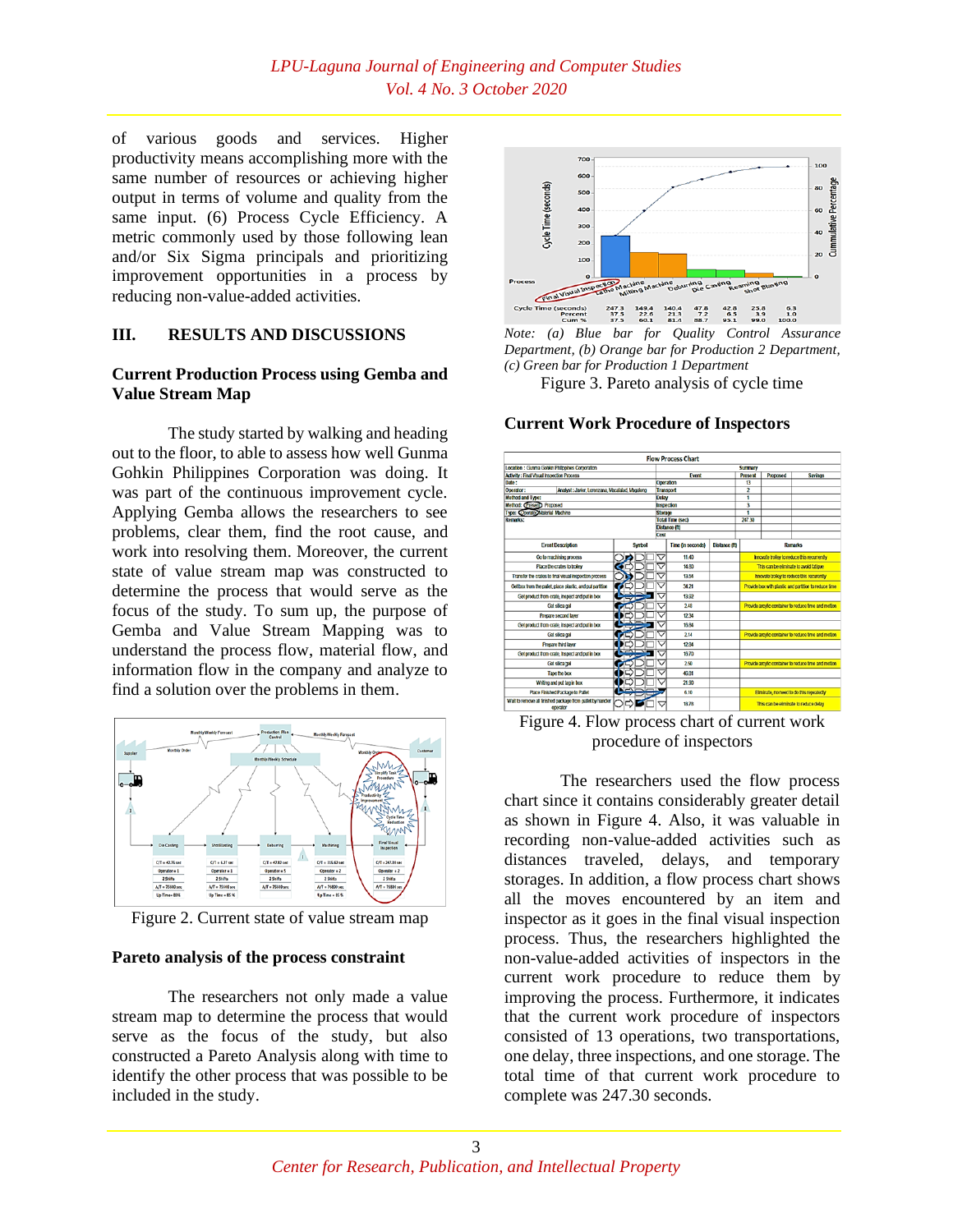**Current Workplace Layout and Flow Diagram in Final Visual Inspection**



Figure 5. Flow diagram of the current layout of operation in the process

Figure 5 illustrates a workplace layout and flow diagram made in conjunction with a flow process chart to improve the problem related to the time consumed by non-value-added activities of inspectors. Since for every movement of an inspector there is a product involved, it represents either wastes of the process or operations with improvement potential. The workplace layout and flow diagram were very helpful supplements to the researchers since they indicate backtracking and possible traffic congestion in the process. Furthermore, the workplace was too cramped and not big enough for the kind of process. Thus, it facilitates development of an ideal workplace layout.

### **Value-added time and Takt time**

The researchers calculated the takt time to measure the amount of time allowed for a unit to meet customer demand. Further, the main reasons for calculating takt time was to improve value-added activities and recognize hidden nonvalue-added activities across the process.

|  | Table 1. Value-added time for final visual |  |  |
|--|--------------------------------------------|--|--|
|  | inspection process                         |  |  |

| Step No. | <b>Value-Added</b>                                           | Time (sec) | <b>Takt Time (sec)</b> |
|----------|--------------------------------------------------------------|------------|------------------------|
|          | Get box from the pallet, place plastic,<br>and put partition | 34.21      |                        |
| 2        | Get product from crate, inspect, and<br>put in box           | 13.92      |                        |
| з        | Get silica gel                                               | 2.48       |                        |
|          | Prepare second layer                                         | 12.34      |                        |
| 5        | Get product from crate, inspect, and<br>put in box           | 16.84      |                        |
| 6        | Get silica gel                                               | 2.14       |                        |
| 7        | Prepare third layer                                          | 12.84      |                        |
| 8        | Get product from crate, inspect, and<br>put in box           | 16.70      |                        |
| 9        | Get silica gel                                               | 2.50       |                        |
| 10       | Tape the box                                                 | 46.81      |                        |
| 11       | Writing and putting tag in box                               | 21.90      |                        |
|          | <b>Total time</b>                                            | 182.68     | 70.72                  |

*Note: Arranging plastic and partition are hidden non-valueadded activities or waste in the process*

#### **Root Cause Analysis of Non-Value-Added Activities**

The researchers constructed a tree diagram to identify the different root cause of the problem in the final visual inspection process. With this tool, it can improve or resolve the moderately difficult problems across the process.



*Note: Since the removal of unnecessary things/equipment cannot be done immediately by the company, it is included in the recommendation of the researchers for the company.* Figure 6. Decision tree diagram of root cause

analysis

#### **Development of a Prototype**

Funding to support development of the concept into a prototype was secured by the researchers. This prototype was developed from the combined ideas of the researchers. Various crates and boxes from the final visual inspection process were staged to assess the optimum size and reach of the trolley; also, the working table of inspectors was assessed for the optimum size of acrylic container.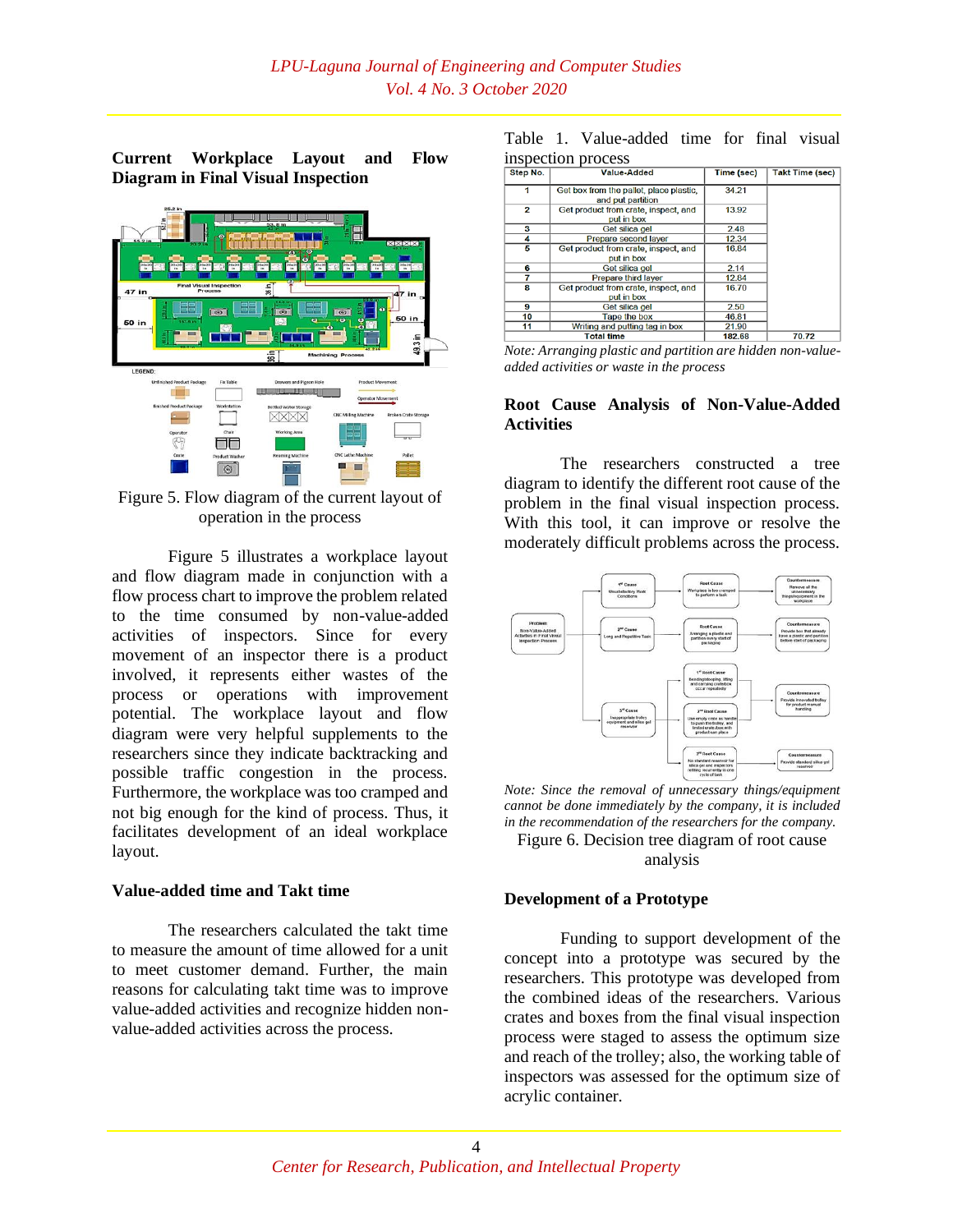

Figure 7. The Prototype



Figure 8. Design and dimensions of selfelevating trolley



Figure 9. Design and dimensions of silica gel reservoir

# **Reduction of non-value-added activities using Kaizen technique**

These Kaizen improvements were done to reduce fatigue and repetitive motion of inspectors. Thus, these improvements helped reduce the time for completing the task. Also, the non-value-added activities were reduced with the help of proper Kaizen improvements. Rebalancing was also done through the proper distribution of activities at various workstations. Furthermore, the time required for all workstations to complete activities was presented in the final visual inspection process. These are continuous improvements. The basic idea of improvement was taken from actual observation in the final visual inspection process. Also, the

team leader and inspectors in the process provided some ideas for improvements.

Table 2. Kaizen improvement 1



As shown in Table 2, the zip lock bag for the silica gel was changed to acrylic container. This reduced the time and motion of the inspector to get silica gel. Also, refilling recurrently of inspector in 12 hours of work has been reduced since the acrylic container can house more silica gel—up to 150 pieces compared to only 20 pieces that caused delay in operation.



In Table 3, the joinable platform trolley was changed to self-elevating trolley. Thus, it eliminates the time and motion of the inspector to take a crate or box. Also, it reduced the fatigue of the inspector in transporting the product from machining process to the final visual inspection process.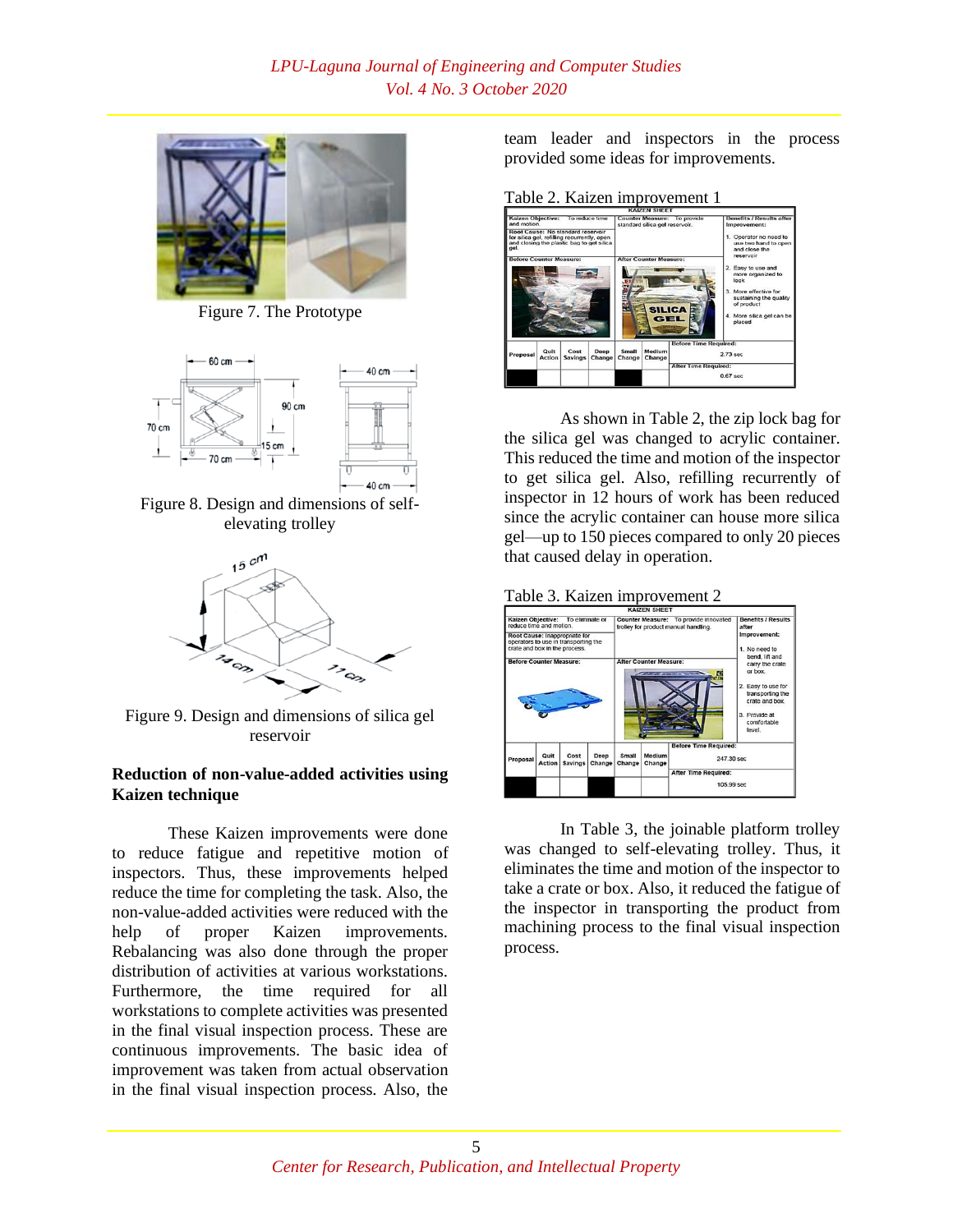

In Table 4, the time has been reduced as well as the fatigue of the inspector in going back and forth from final visual inspection process to the machining process since the inspector can place a up to nine crates with product in the proposed prototype trolley.

Table 5. Kaizen improvement 4



In Table 5, it reduced the time and eliminated bending as well as strain at the back of the inspector to pick a product from the crate at a very low level of height. Furthermore, the result also leads to increase the morale of inspectors in terms of more enjoyable work and reduce overly complicated processes.





Table 6 shows that before, the product handler used the joinable platform trolley to transport the box from the final visual inspection process to the warehouse. Hence, the selfelevating trolley has been provided for the product handler; and as a result, it eliminated the time as well as motion/fatigue of the product handler since the box was already placed by inspectors in the self-elevating trolley. Moreover, it eliminated the waiting time of inspectors to the product handler to get the box in the final visual inspection process.

# **Analysis of Data for Before and After Kaizen Improvement**

The results were analyzed by referring to the obtained data from before and after Kaizen improvement to measure the effectiveness of the Lean-Kaizen concept. Some tangible and intangible benefits of Kaizen were observed in the form of reduction of non-value-added activities and improvement in productivity.



Figure 10. Analysis of time for one cycle

Figure 10 shows that the cycle time of the inspector is decreased from 247.30 seconds to 105.99 seconds. Percentage improvement observed is 57 percent reduction of cycle time. This shows that non-value-added activities in the process were reduced since the Kaizen technique was utilized.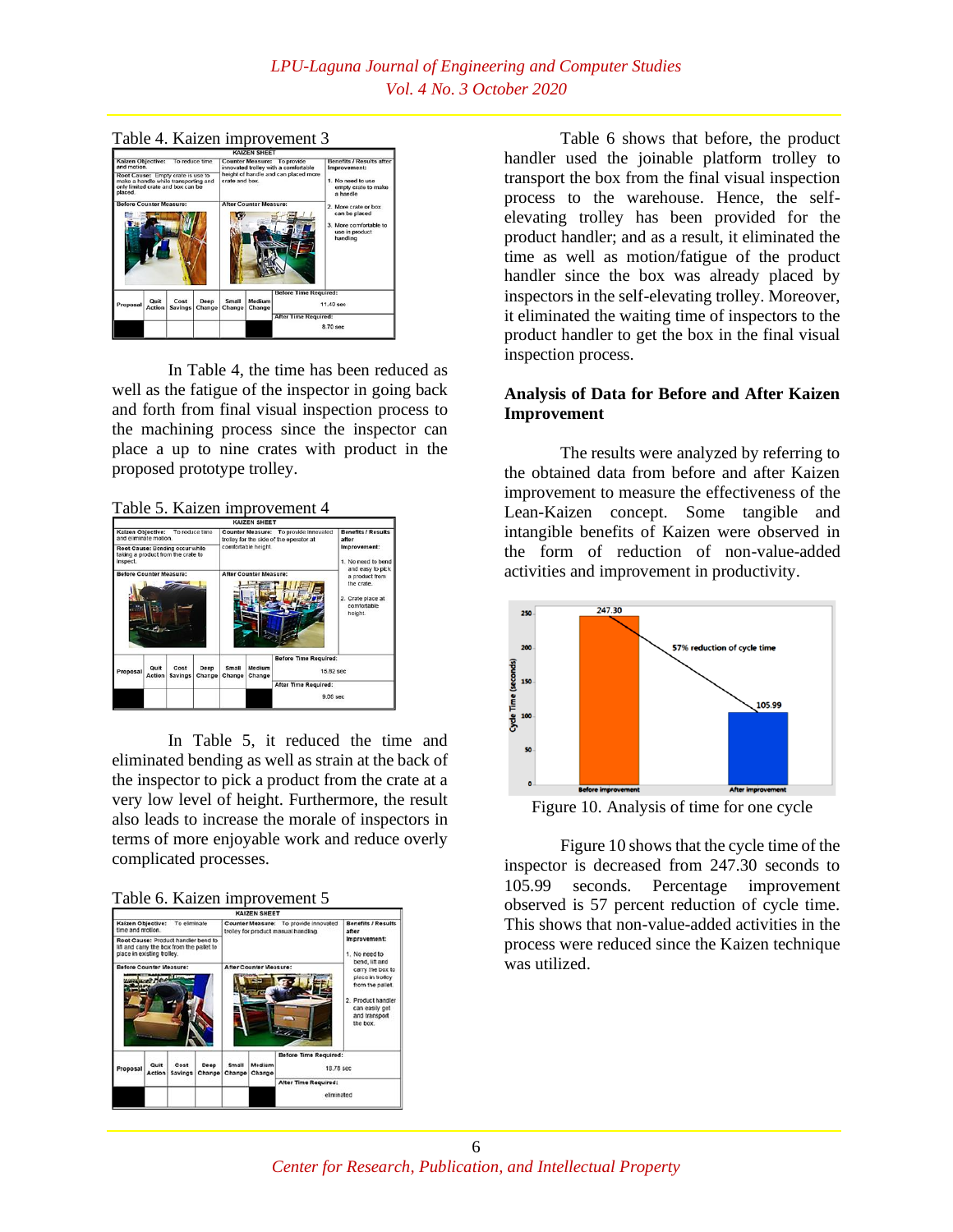

*Note: Data for output per day was retrieved from Quality Control Assurance Department* Figure 11. Analysis of output per day

As shown in Figure 11, the number of units before was 790 then it increased to 985 units after the Kaizen improvement. Percentage improvement observed was 25 percent increase. This shows that the Kaizen technique is very significant to resolve the problem, but also it validates that the reduction in cycle time has an impact in the increase of output per day and the productivity of inspectors in the final visual inspection process.



Figure 12. Analysis of non-value added and value-added activities

In Figure 12, the time was saved, and cost related to time was utilized properly by reducing non-value-added activities. Also, it indicates that streamlining the process through innovating existing trolley and developing a standardized procedure in the process improved value-added activities and reduced time of inspectors for completing the task. Thus, the number of nonvalue-added activities has significantly reduced in the final visual inspection process by 34 percent.

# **Cost Benefit Analysis**

The researchers used cost-benefit analysis to analyze decisions, to compare the total costs of a study with its benefits, and to evaluate the overall impact of the study in quantifiable and monetized terms.

| Table 7. Cost-benefit analysis of the intervention |
|----------------------------------------------------|
| made to the equipment and work procedure           |



*Note: (a) The estimate was agreed as reasonable by top management of the company and was sufficiently favorable to convince the management team to implement the intervention strategy that was proposed, (b) After one year, the company can re-assess due to some changes in work situations in the process.*

# **IV. CONCLUSIONS AND RECOMMENDATIONS**

#### **Conclusions**

The observed results, it significantly showed that the cycle time was reduced from 247.30 seconds to 105.99 seconds and non-valueadded activities were reduced by 34 percent. Furthermore, the output per day increased by 25 percent, process cycle efficiency increased by 12 percent, and the value-added time was reduced by 52 percent. Actual simulation was conducted to verify and validate the existing situation as well as to propose the results and the effectiveness of lean principles in a systematic manner with the help of a prototype.

Overall, the research shows that Kaizen and other lean tools/methods were found to be effective techniques that assist in handling waste or non-value-added activity removal in real-time